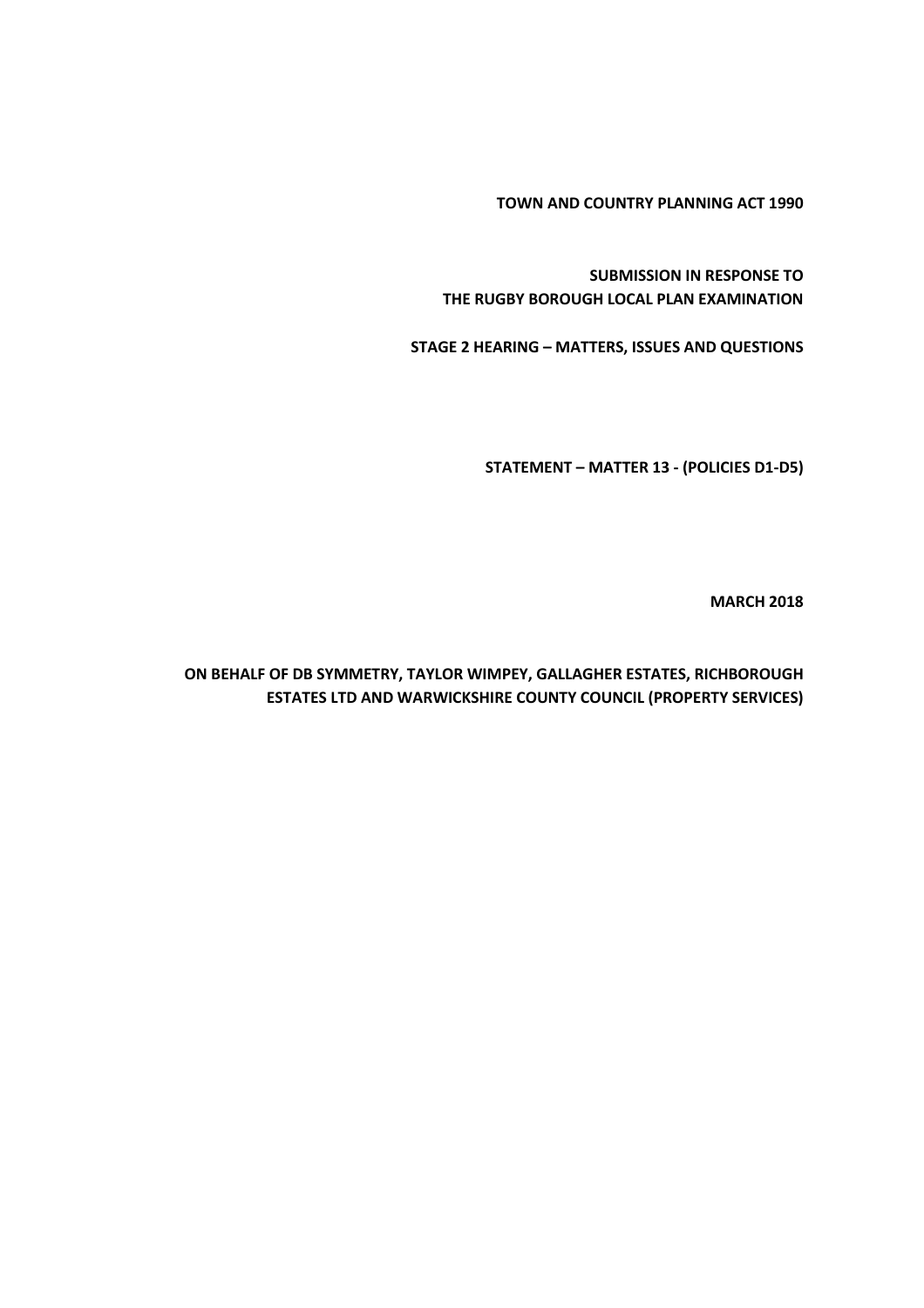### **CONTENTS**

| 1.0 | <b>INTRODUCTION</b>                                                                                           | 3 |
|-----|---------------------------------------------------------------------------------------------------------------|---|
| 2.0 | MATTER 13 - DELIVERY (POLOCIES D1-D5)                                                                         | 4 |
|     | Issue 13a: Transport (POLICY D1)                                                                              | 4 |
|     | Issue 13b: Parking Facilities and Standards (Policy D2 and Appendix 5)                                        | 4 |
|     | Issue 13c: Infrastructure and the IDP, including Secondary Education Facilities<br>(Policy D3 and Appendix 3) | 5 |
|     | Issue 13d: Planning Obligations (Policy D4)                                                                   | 6 |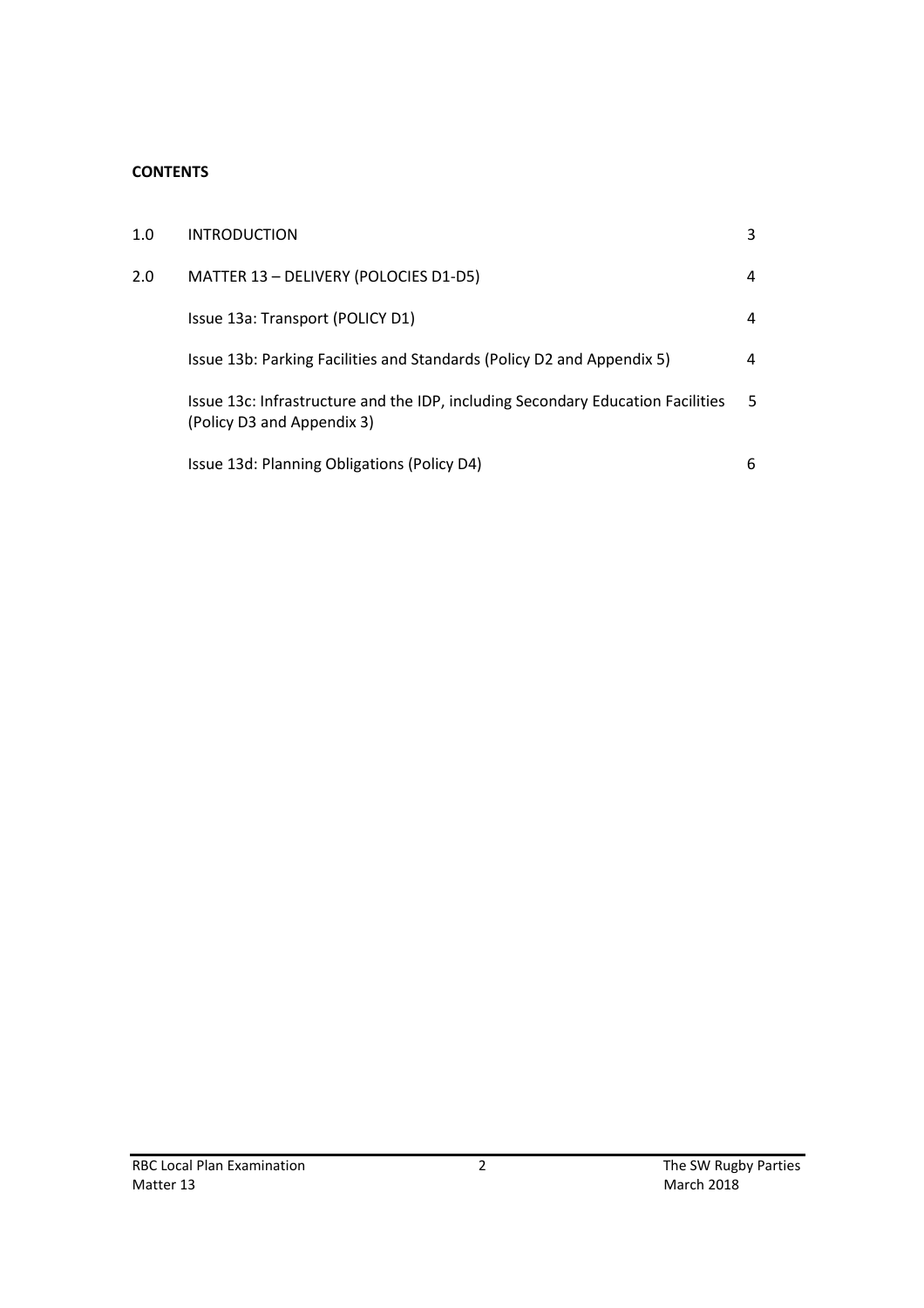### **1.0 INTRODUCTION**

- 1.1 This statement has been prepared on behalf of db symmetry Ltd, Taylor Wimpey UK Limited, Gallagher Estates Limited, Richborough Estates Ltd, and Warwickshire County Council (Property Services, as a landowner) (hereafter known as the 'parties') in response to the Inspector's Questions for the following hearing session: Matter 13 –Delivery.
- 1.2 The statement is submitted on behalf of parties who all have land interests at the South West Rugby allocation site, which is allocated for 5,000 dwellings and 35 hectares of B8 employment land (policies DS3, DS4, DS5, DS8 and DS9) (the site is shown on LP02.9).
- 1.3 Submissions have been made at previous consultations on the draft Local Plan and these representations should be viewed in the context of our previous comments. A Planning Statement of Common Ground (SoCG) has been agreed with the parties and Rugby Borough Council (RBC) and an Education SoCG agreed between the parties and Warwickshire County Council (Education and Learning). These are contained within the examination library under reference OTH18 and OTH08 respectively.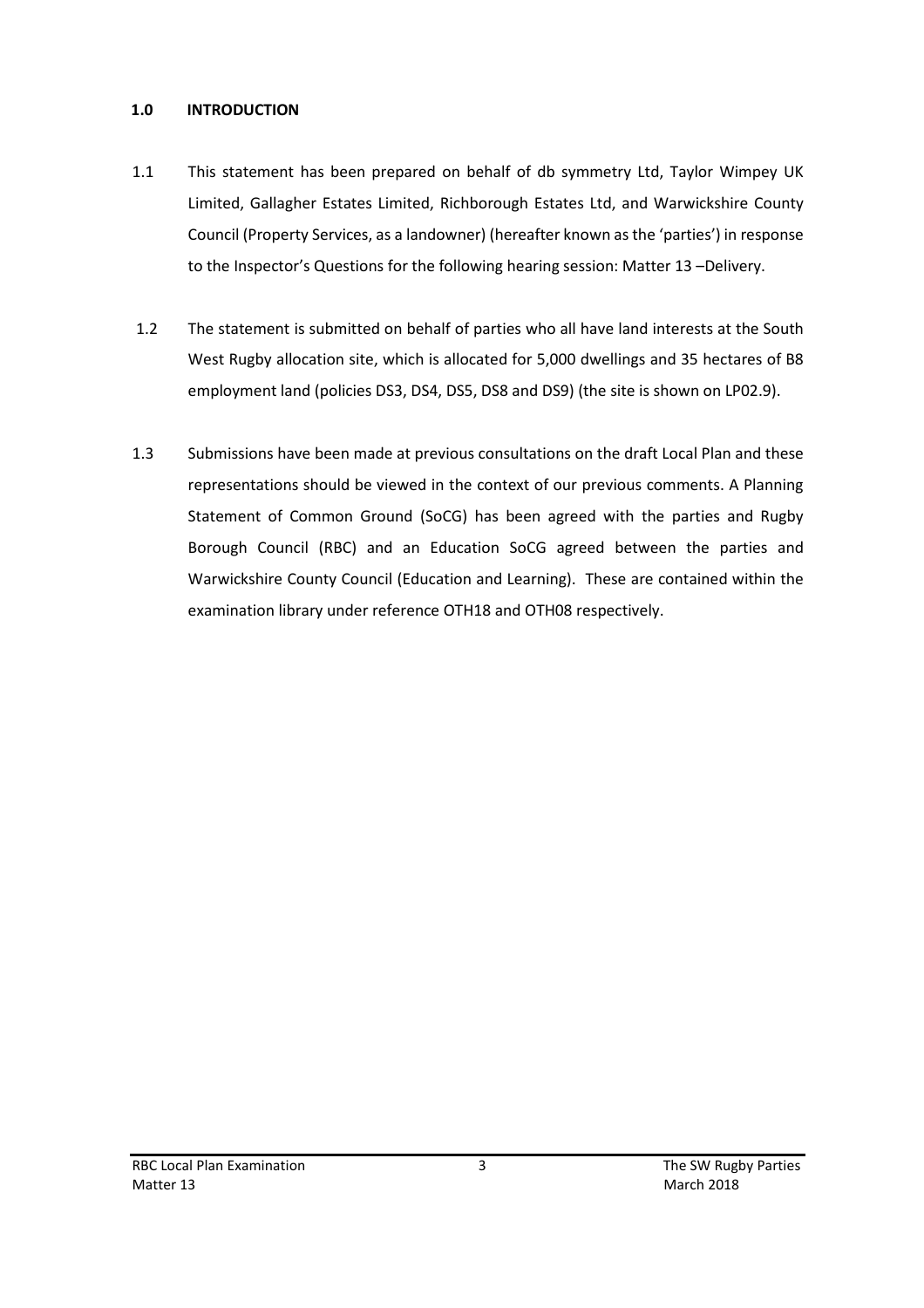#### **2.0 MATTER 13 – DELIVERY (POLICIES D1-D5)**

#### **ISSUE 13A: TRANSPORT (POLICY D1)**

- **1. Is Policy D1 positively prepared, effective and consistent with national policy, in particular in seeking to 'avoid the adverse impacts of traffic' rather than 'reduce' its potential impacts?**
- 2.1 Policy D1 is fairly general and largely follows national policy but doesn't make reference to the development location or layout in enabling prioritisation of sustainable transport, as set out in the NPPF.
- 2.2 The structure of the policy implies that only larger scale developments requiring a Transport Assessment (and Travel Plan for employment developments and schools) need to address the bulleted points. These aspects should also apply to smaller developments requiring a Transport Statement.
	- **2. Should Policy D1 refer to the transport mitigation proposals set out in the Infrastructure Delivery Plan and the Sustainable Transport Strategy as the basis for mitigating the effects of major development proposals?**
- 2.3 Reference to the IDP is included in the strategic site specific policies and the IDP includes schemes which are specific to some sites, such as the South West Rugby Spine Road to be delivered by the SW Rugby developers. Policy D1 is general in its approach in terms of identifying the need for developments to mitigate their impact and to prioritise sustainable transport. However, as the mitigation identified in the Strategic Transport Assessment, and included in the IDP is a result of the impact of all sites and the overall growth, it is considered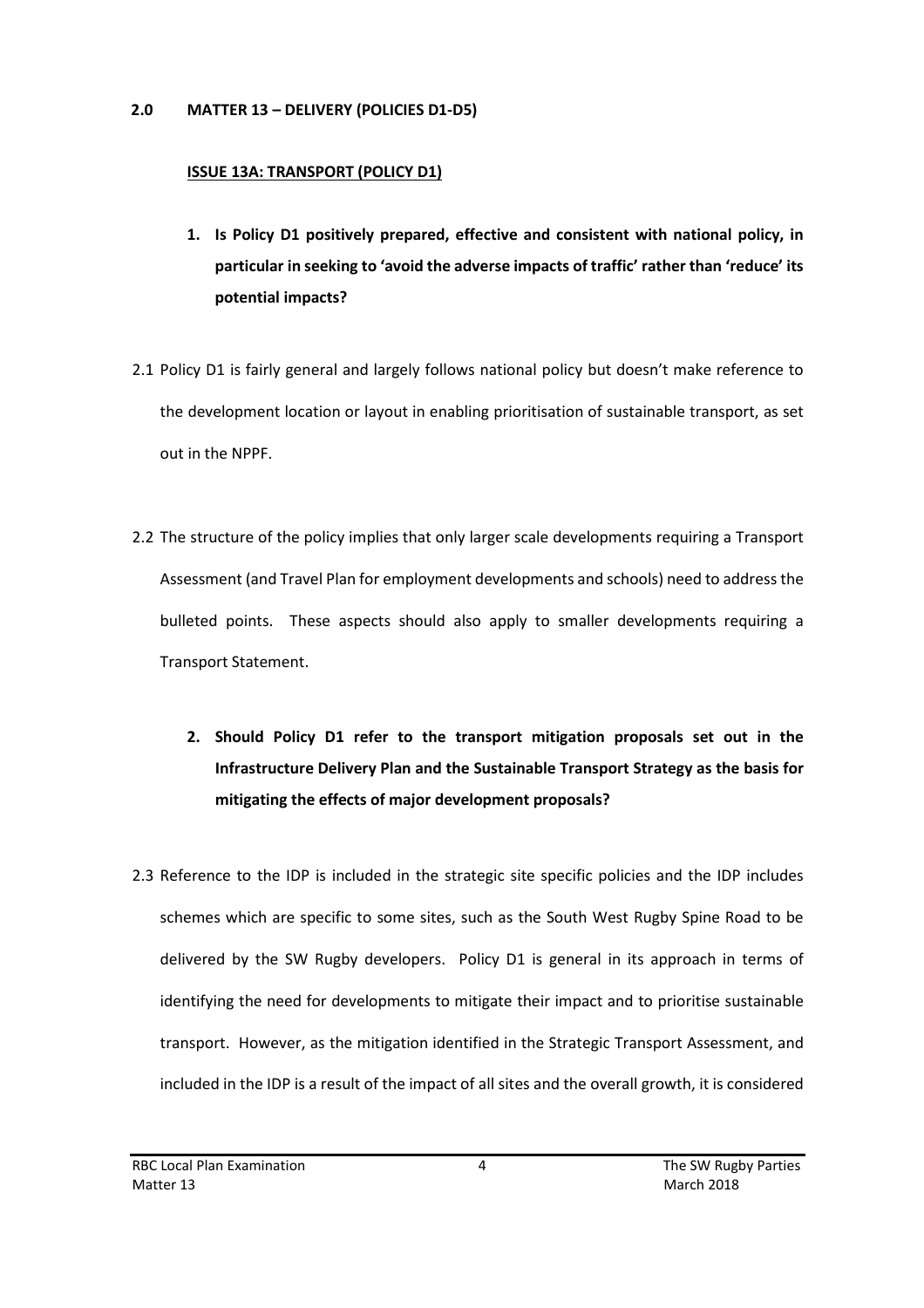appropriate for reference to the IDP and the Sustainable Transport Strategy to be made within the policy.

#### **ISSUE 13B: PARKING FACILITIES AND STANDARDS (POLICY D2 AND APPENDIX 5)**

**1. Are Policy D2 and the standards set out at Appendix 5, as proposed to be modified (LP54.179), effective and consistent with national policy, with particular reference to:**

**a. Whether the standards for residential development should be regarded as the maximum level of car parking permitted or expressed as guidance? Should the proposed modification LP54.179 be treated as a 'main modification'?**

- 2.4 Whilst parking standards are an important travel demand management tool, the application of maximum standards can have negative impacts, such as overspill parking at nearby facilities and/or an increase in on-street parking demand which can lead to road safety issues and problems for buses to navigate along routes.
- 2.5 The parking standards identified in Appendix 5 provide a strong framework within which the local authority can base its development control decisions. Expressing them as guidance provides the authority with the flexibility to consider each planning application on its own merits and exercise a degree of pragmatism on its interpretation of the adopted standards.
- 2.6 The proposed modification set out in LP54.179 is not considered to materially alter the plan or its policies and should not be treated a 'main modification'.

## **b. The absence of parking standards for students and parents for secondary school 6th forms and for special schools?**

2.7 It is understood that the Local Education Authority has a policy of not providing drop off/pick up spaces for parents on new school sites.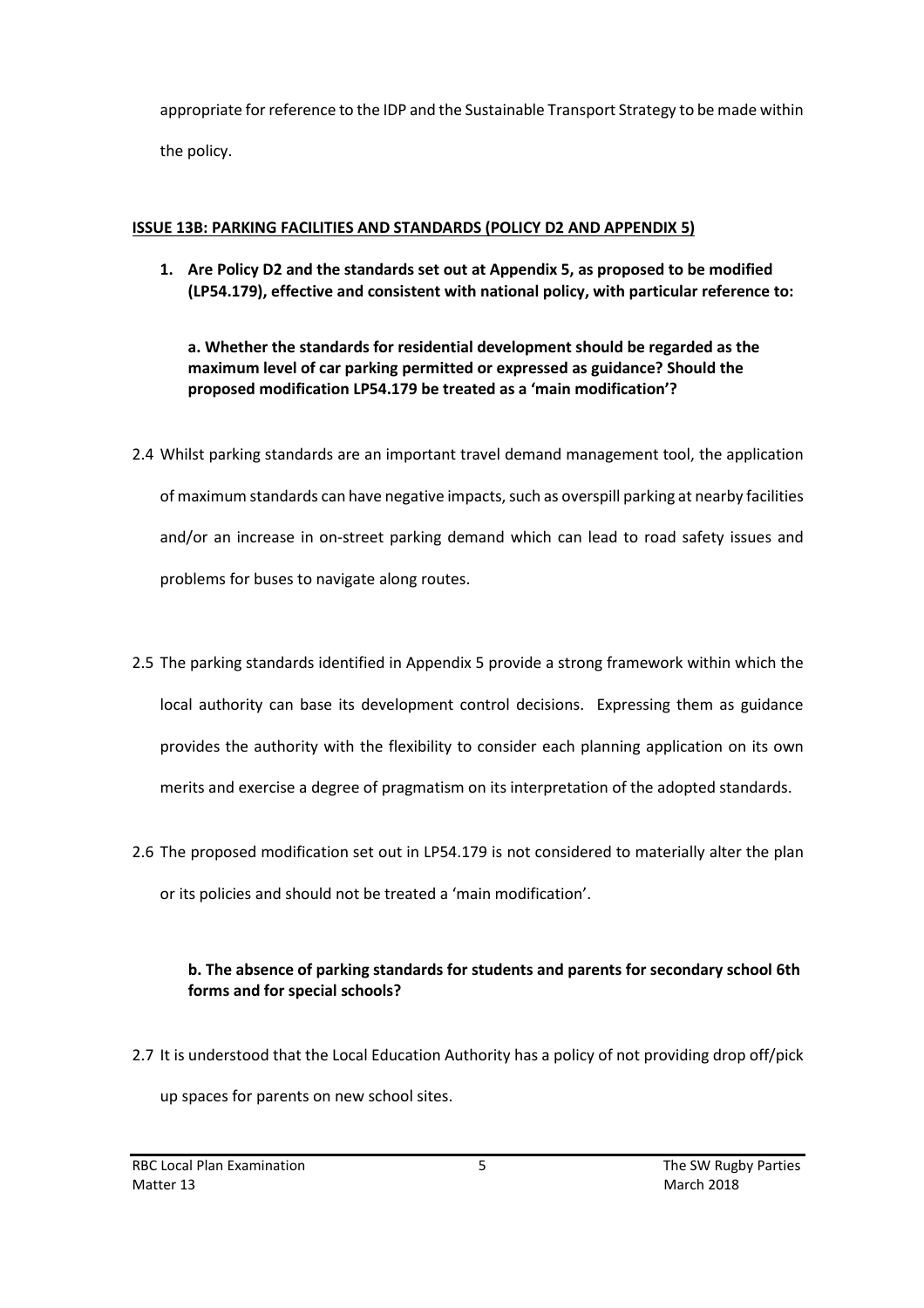# **ISSUE 13C: INFRASTRUCTURE AND THE IDP, INCLUDING SECONDARY EDUCATION FACILITIES (POLICY D3 AND APPENDIX 3)**

**1. Is Policy D3 justified, effective and consistent with national policy in its approach to the provision of new or improved infrastructure to support the scale of development proposed in the RBLP?**

2.8 Yes, as worded, we consider Policy D3 justified, effective and consistent with national policy.

- **2. Does the Infrastructure Delivery Plan, as proposed to be modified in LP54.117- LP54.141, contain the full range of infrastructure necessary to mitigate and support the development proposed in the RBLP, including that identified in the Strategic Transport Assessment and the Council's written statements to the Stage 1 hearings?**
- 2.9 The Infrastructure Delivery Plan, as proposed to be modified in LP54.117-LP54.141, does not accurately contain the full range of infrastructure necessary to mitigate and support the development proposed in the RBLP for the strategic allocation at South West Rugby. The IDP needs to be updated so that the education infrastructure requirements reflect what has been agreed in the signed SoCG between WCC Education and Learning, and Educational Facilities Management Partnership Ltd (EFM) on behalf of db symmetry Ltd, Taylor Wimpey UK Limited, Gallagher Estates Limited, Richborough Estates Ltd, and Warwickshire County Council (Property Services, as a landowner). It also does not appear that this latest version of IDP includes all of highway mitigation infrastructure documented in the Strategic Transport Assessment.

# ISSUE 13D: PLANNING OBLIGATIONS (POLICY D4)

**1. Is Policy D4 justified, effective and consistent with national policy in its approach to the use of planning obligations to mitigate the impact of development? In particular, is it consistent with the tests in paragraph 204 of the NPPF and the expectation in**